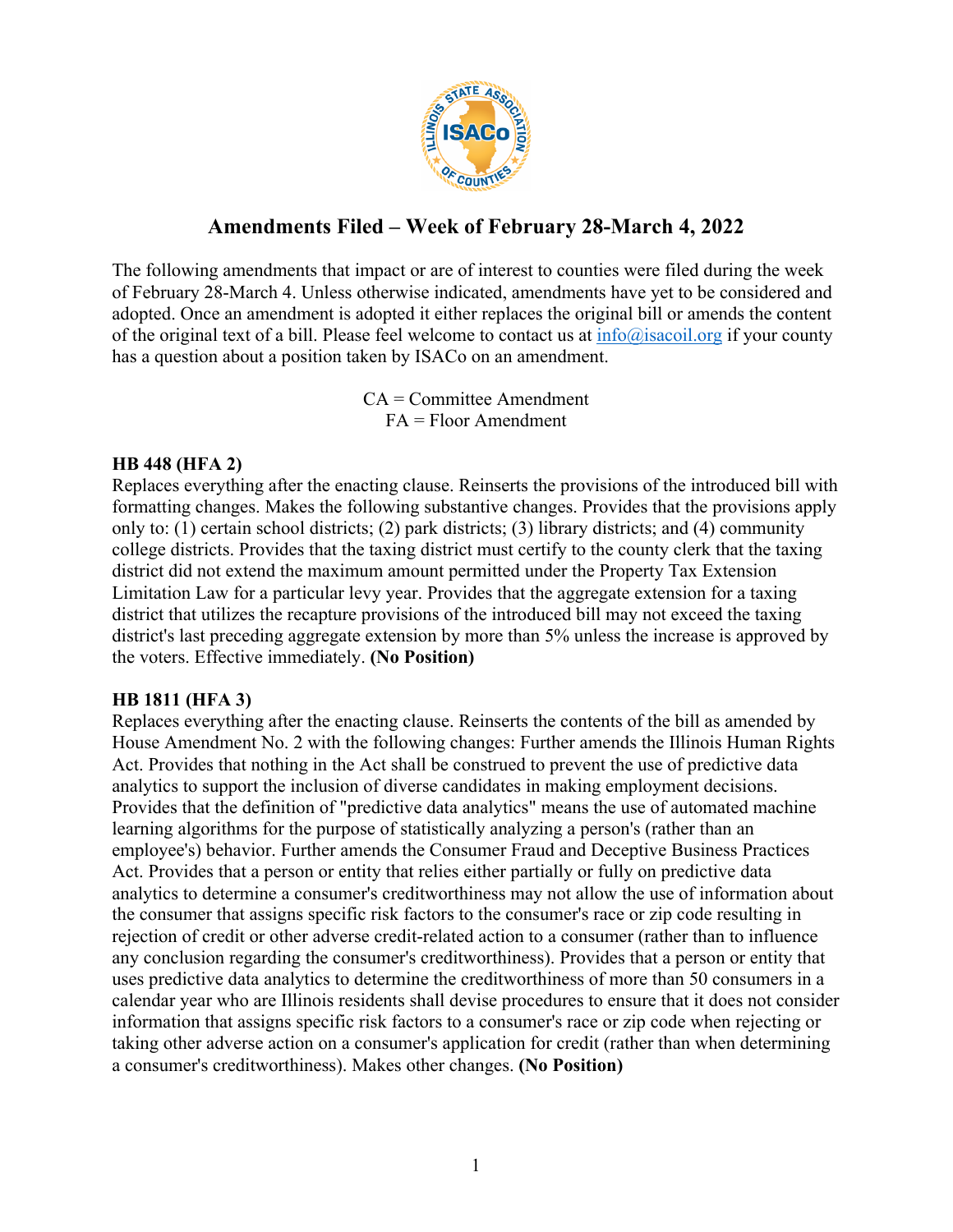### **HB 3738 (HFA 4)**

Defines "covered juvenile" as any person under 18 (rather than 21) years of age incarcerated in a correctional facility, jail, or detention facility of any kind operated by the Department of Corrections, the Department of Juvenile Justice, a county, or a municipality. **(No Position)**

### **HB 3977 (HFA 2)**

Replaces everything after the enacting clause. Creates the First Responders Behavioral Healthcare Bill of Rights Act. Defines terms. Provides that first responders have certain specified statutory rights in seeking behavioral health services and treatment. Allows an aggrieved employee to bring an action for damages, attorney's fees, or injunctive relief against an employer for violation of the employee's rights. Provides that an employee who seeks behavioral health services or treatment because of the use of an illicit substance is not subject to discipline by his or her employer for the use of the illicit substance unless a criminal act was carried out as a consequence of using that illicit substance. Provides that an employer is responsible for the costs of any behavioral health services and treatment obtained by an employee under the Act. **(Under Review)**

#### **HB 3977 (HFA 3)**

Replaces everything after the enacting clause. Creates the First Responders Behavioral Healthcare Bill of Rights Act. Provides that first responders and public safety telecommunicators have certain specified statutory rights in seeking behavioral health services and treatment. Allows an aggrieved employee to bring an action for damages, attorney's fees, or injunctive relief against an employer for violation of the employee's rights. Provides that an employee who seeks behavioral health services or treatment because of the use of an illicit substance is not subject to discipline by his or her employer for the use of the illicit substance unless a criminal act was carried out as a consequence of using that illicit substance. Provides that an employer is responsible for the costs of any behavioral health services and treatment obtained by an employee under the Act. **(Under Review)**

#### **HB 4071 (HFA 2)**

Replaces everything after the enacting clause. Amends the Abused and Neglected Child Reporting Act. In a provision requiring the Department of Children and Family Services to allow law enforcement personnel to concurrently investigate with the Department reports of suspected child abuse or neglect, provides that the Department's completed investigative report shall be shared with the office of the State's Attorney of the involved county, if requested, to the extent such disclosure is permitted by current law and regulation, and subject to any and all existing and applicable requirements to maintain the information shared as confidential. Provides that nothing prohibits the office of the State's Attorney of the involved county from concurrently conducting an additional, independent investigation of the same incidents and allegations investigated by the Department. Provides that at the commencement of the State's Attorney's independent investigation, the State's Attorney, in his or her official capacity as a mandated reporter, shall notify the Department of the independent investigation by making a report by telephone to the Department's central register on the single, State-wide, toll-free telephone number established under the Act. Provides that upon completion of the independent investigation, the State's Attorney shall share his or her findings and determinations with the Department. **(No Position)**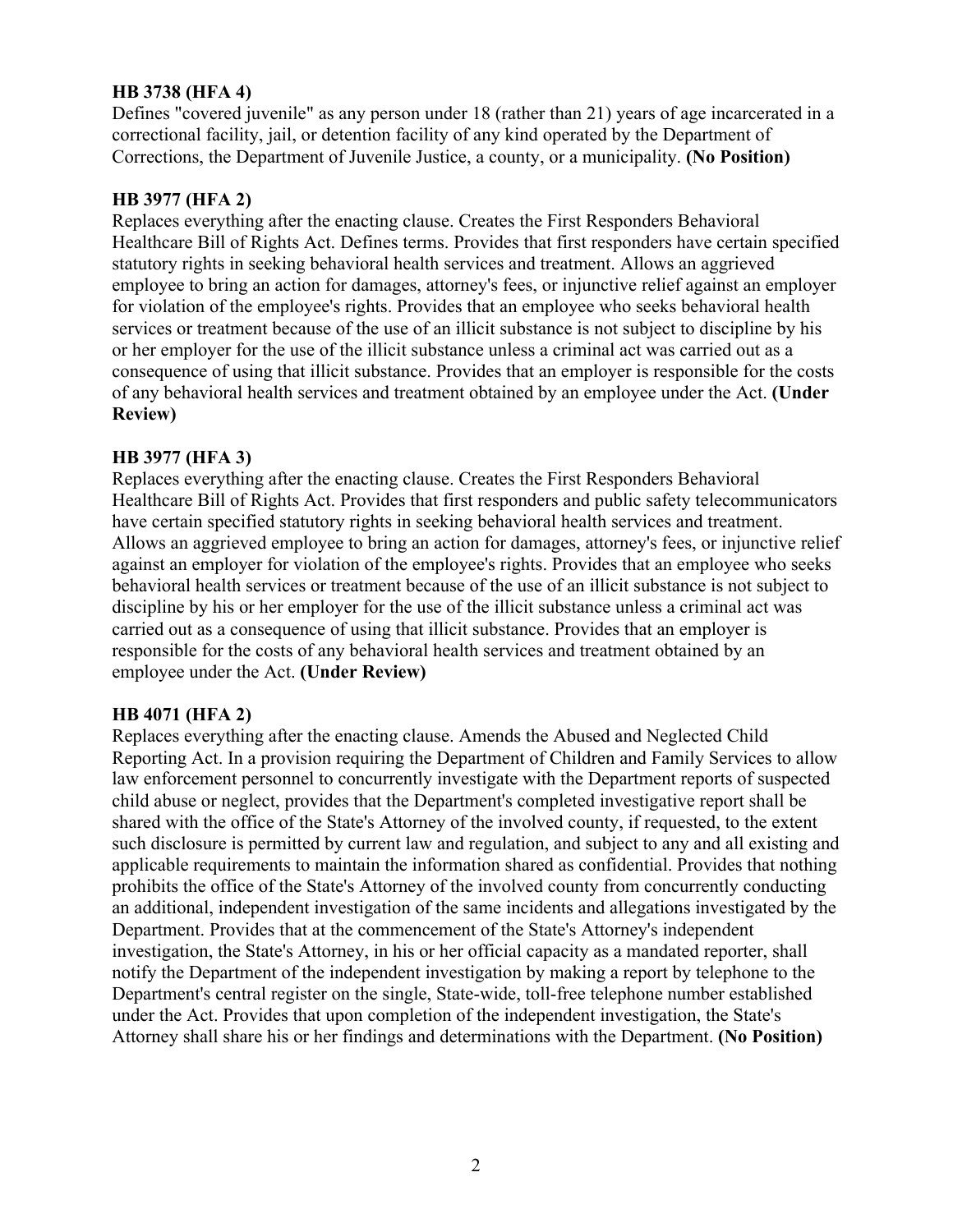#### **HB 4392 (HFA 1) Amendment Adopted**

Replaces everything after the enacting clause. Amends the Criminal Identification Act. Provides that, notwithstanding any other provision of law, the court shall not deny a petition for expungement or sealing because the petitioner has submitted a drug test taken within 30 days before the filing of the petition for expungement or sealing that indicates a positive test for the presence of cannabis within the petitioner's body. Defines "cannabis". **(No Position)**

#### **HB 4393 (HFA 4)**

Provides that, if an entity is eligible to be paid for or reimbursed, in whole or in part, with federal-aid funds, grants, or loans, and the letting of a contract to the best value bidder under the provisions would result in the loss of those federal-aid funds, grants, or loans, then the contract shall be let to the lowest responsible bidder (rather than the contract is exempt from the provisions). **(No Position)**

#### **HB 4414 (HFA 2)**

Replaces everything after the enacting clause with the provisions of the introduced bill, and makes the following changes: Includes Champaign, Macon, Morgan, Peoria, and Sangamon counties among the counties in which the Illinois State Police, the Department of Transportation, and the Toll Highway Authority shall increase the amount of expressway and highway cameras. Provides that images from expressway cameras may be used by any municipal police department, county sheriff's office, State Police officer, or other law enforcement agency with jurisdiction over the expressway in Cook County in the investigation of any violent offenses, including, but not limited to, offenses involving the use of a firearm and vehicular hijacking. Provides that images from expressway cameras may be used by any law enforcement agency conducting an active law enforcement investigation involving a violent offense. Deletes language providing that any funds needed to conduct the program shall be included in requests for qualification processes. Provides that any funds needed to conduct the program for use on expressways under the jurisdiction of the Illinois State Toll Highway Authority shall be paid for by funds from the Illinois State Tollway Highway Authority. **(No Position)**

#### **HB 4430 (HFA 1)**

Replaces everything after the enacting clause. Amends the Pharmacy Practice Act. Provides that in accordance with a standing order by a physician licensed to practice medicine in all its branches or the medical director of a county or local health department, a pharmacist may provide patients with prophylaxis drugs for human immunodeficiency virus pre-exposure prophylaxis or post-exposure prophylaxis. Provides that a pharmacist may provide initial assessment and dispensing of prophylaxis drugs for human immunodeficiency virus preexposure prophylaxis or post-exposure prophylaxis. Contains requirements for the standing order. Provides that a pharmacist must communicate the services provided under the provisions to the patient and the patient's primary health care provider or other health care professional or clinic, if known. Provides that if there is no primary health care provider provided by the patient, then the pharmacist must give a list of primary health care providers or clinics in the area. Provides that a pharmacist shall complete an educational training program accredited by the Accreditation Council for Pharmacy Education or Department of Financial and Professional Regulation related to human immunodeficiency virus pre-exposure prophylaxis and human immunodeficiency virus post-exposure prophylaxis. Makes conforming and other changes. Makes corresponding changes in the Illinois Clinical Laboratory and Blood Bank Act. Amends the Illinois Insurance Code. Provides that an insurance carrier or third-party payor shall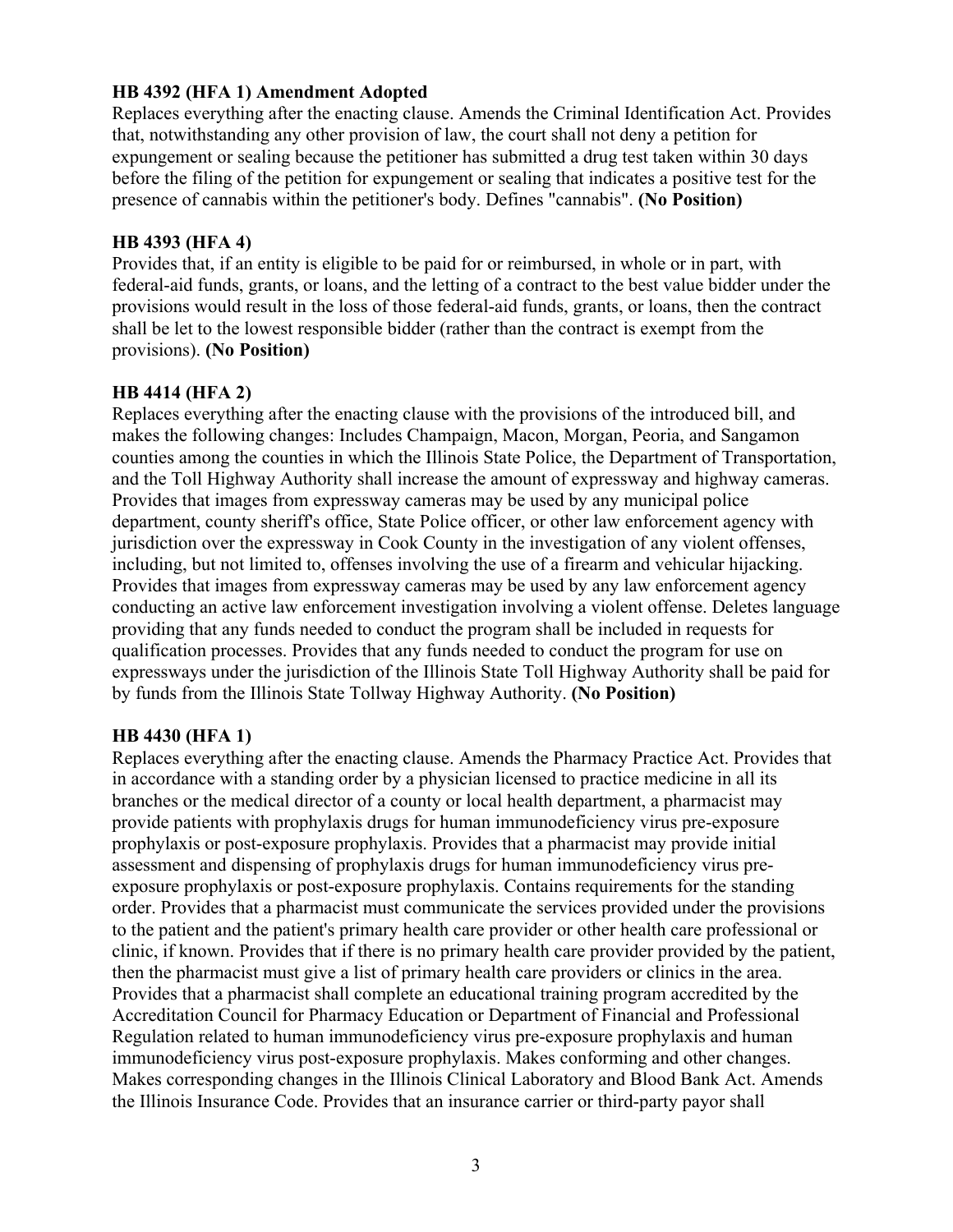reimburse a pharmacist or other health care professional for dispensing HIV prophylaxis medications and providing other services to a covered person in accordance with the current version of the guidelines of the Centers for Disease Control and Prevention and the United States Preventive Services Task Force. Provides that reimbursement shall provide an adequate consultation fee or, if medical billing is not available, an enhanced dispensing fee that is equivalent to 85% of the fees for services provided by an advanced practice registered nurse or physician. Amends the Illinois Public Aid Code. Provides that services provided by the pharmacist under the provisions concerning HIV prophylaxis in the Pharmacy Practice Act shall be covered and reimbursed at no less than 85% of the rate that the services are reimbursed when provided by a physician. Makes other changes. Effective January 1, 2023. **(No Position)**

#### **HB 4647 (HFA 1)**

Replaces everything after the enacting clause with the provisions of the introduced bill with the following changes. Provides that information regarding the race, gender, and ethnicity of frontline, nonexecutive employees shall be reported in aggregate in a manner prescribed by the Department of Public Health. Requires community mental health or developmental services agencies licensed under the Act to certify to the Department that, when legislative or administrative action directs that funding should be passed through to employees, all such funds are passed through in their entirety to employees in accordance with the legislative or administrative directive (rather than certify that all funds legislatively or administratively earmarked for employee wage increase are passed through in their entirety to workers pursuant to legislative or administrative directives). **(No Position)**

### **HB 4763 (HFA 2)**

Replaces everything after the enacting clause with the provisions of the introduced bill with the following changes. Amends the Illinois Act on the Aging. Provides that each long term care facility, supportive living facility, assisted living establishment, and shared housing establishment shall display, in an easily readable format and in a manner prescribed by the Office of the Long Term Care Ombudsman, the address and phone number of the Office in a conspicuous place next to the facility's main entrances for exterior viewing and in multiple, conspicuous public places within the facility accessible to both visitors and residents. Removes provisions amending the Community Living Facilities Licensing Act. In provisions amending the Assisted Living and Shared Housing Act, Life Care Facilities Act, Nursing Home Care Act, MC/DD Act, and ID/DD Community Care Act, requires specified licensed establishments or facilities to post a specified statement regarding the Program and a link to the Long Term Care Ombudsman Program's website (rather than information regarding the Program's role as an advocate for residents of long-term care facilities). Provides that the required information shall be posted on the home page of the licensed establishment's or facility's website (rather than posted on the establishment's or facility's website). Makes other changes. **(No Position)**

# **HB 4763 (HFA 3)**

Replaces everything after the enacting clause with the provisions of the introduced bill with the following changes. Removes provisions amending the Community Living Facilities Licensing Act. In provisions amending the Assisted Living and Shared Housing Act, Life Care Facilities Act, Nursing Home Care Act, MC/DD Act, and ID/DD Community Care Act, requires specified licensed establishments or facilities to post a specified statement regarding the Program and a link to the Long Term Care Ombudsman Program's website (rather than information regarding the Program's role as an advocate for residents of long-term care facilities). Provides that the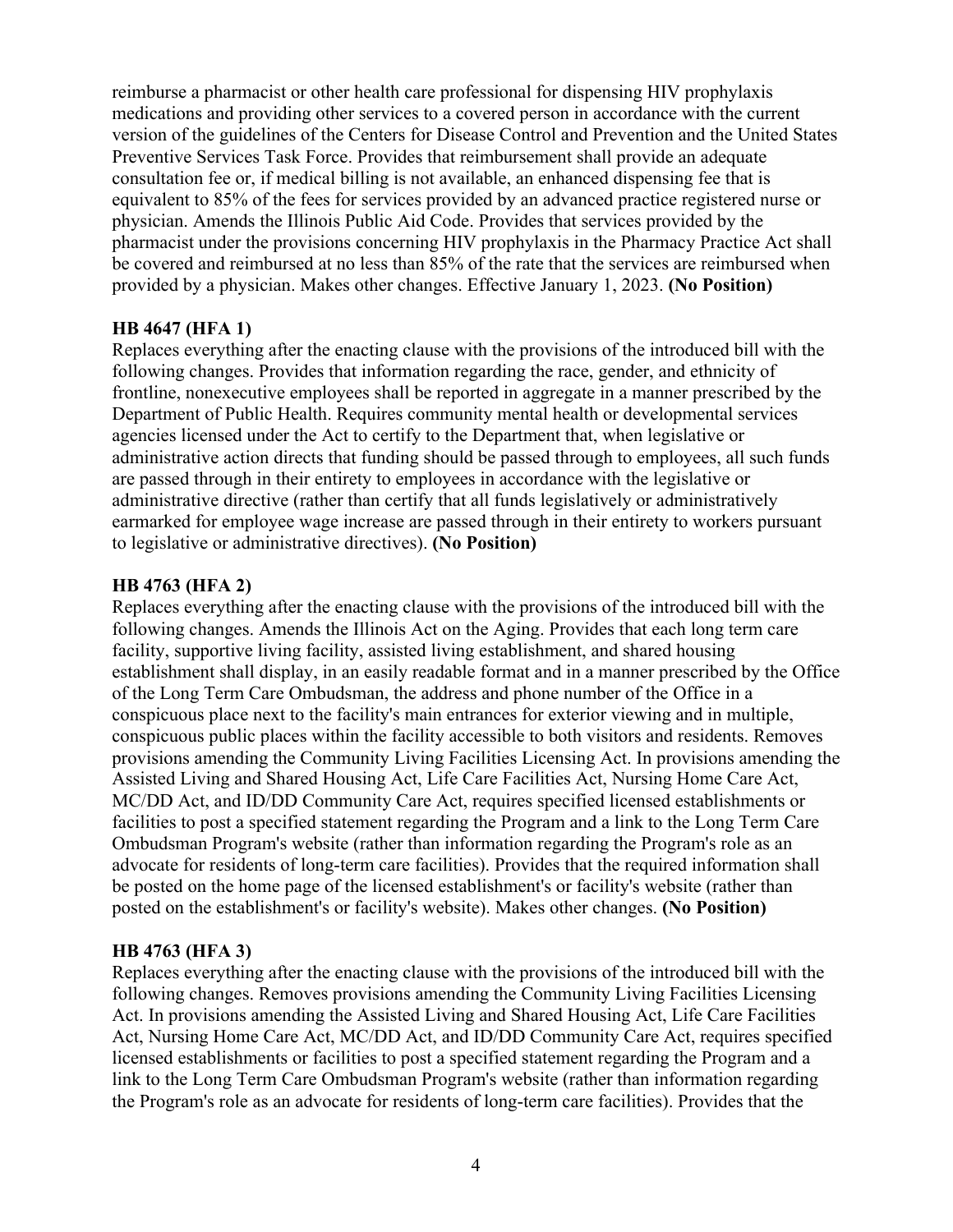required information shall be posted on the home page of the licensed establishment's or facility's website (rather than posted on the establishment's or facility's website). Makes other changes. **(No Position)**

# **HB 4848 (HFA 1)**

Replaces everything after the enacting clause. Amends the Liquor Control Act of 1934. Defines "music venue" as an indoor or outdoor location with a capacity of more than 800 persons used as a space to hold a live concert or musical performance. Provides that if a licensee operates as a music venue, the licensee shall ensure that, during its hours of operation as a music venue, it has opioid antagonists available at the premises and that there is a staff member on the premises who has been sufficiently trained on how to properly administer an opioid antagonist. Provides that a person who has been certified in the administration of opioid antagonists by a governmental or private entity, regardless of when the person received that certification, is deemed to be sufficiently trained. Provides an exemption from civil liability for the good faith administration or provision of an opioid antagonist. Amends the Casualty Insurance, Fidelity Bonds, and Surety Contracts Article of the Illinois Insurance Code. Provides that an insurer may not increase the amount of an insured's premium based on the insured's compliance with the amendatory Act. Effective June 1, 2023. **(No Position)**

# **HB 4848 (HFA 2)**

Provides that any person who is sufficiently trained and in good faith (rather than any person who in good faith) administers or provides an opioid antagonist in accordance with the provisions, shall not, as a result of his or her acts or omissions, except willful or wanton misconduct on the part of the person, in administering or providing the opioid antagonist, be liable for civil damages. **(No Position)**

# **HB 4850 (HFA 1)**

Replaces everything after the enacting clause. Amends the Gender Violence Act. Defines "employee", "employer", "work environment", and "workplace". Changes the definition of "gender-related violence" to include domestic violence. Provides that an employer shall only be liable for gender-related violence committed in the work environment by an employee or agent of the employer. Provides specific instances in which an employer is liable for gender-related violence. Provides that an action against an employer must be commenced within 4 years after the cause of action accrued, except that if the person entitled to bring the action was a minor at the time the cause of action accrued, the action must be commenced within 4 years after the person reaches the age of 18. Provides that no person shall have the power to waive any provisions of the Act as part of a dissolution of marriage agreement, civil union, domestic partnership, or custody agreement. **(No Position)**

# **HB 4850 (HFA 2)**

Replaces everything after the enacting clause. Amends the Gender Violence Act. Defines "employee", "employer", "work environment", and "workplace". Changes the definition of "gender-related violence" to include domestic violence. Provides that an employer shall only be liable for gender-related violence committed in the work environment by an employee or agent of the employer. Provides specific instances in which an employer is liable for gender-related violence. Provides that no person shall have the power to waive any provisions of the Act as part of a dissolution of marriage agreement, civil union, domestic partnership, or custody agreement. Makes corresponding changes. **(No Position)**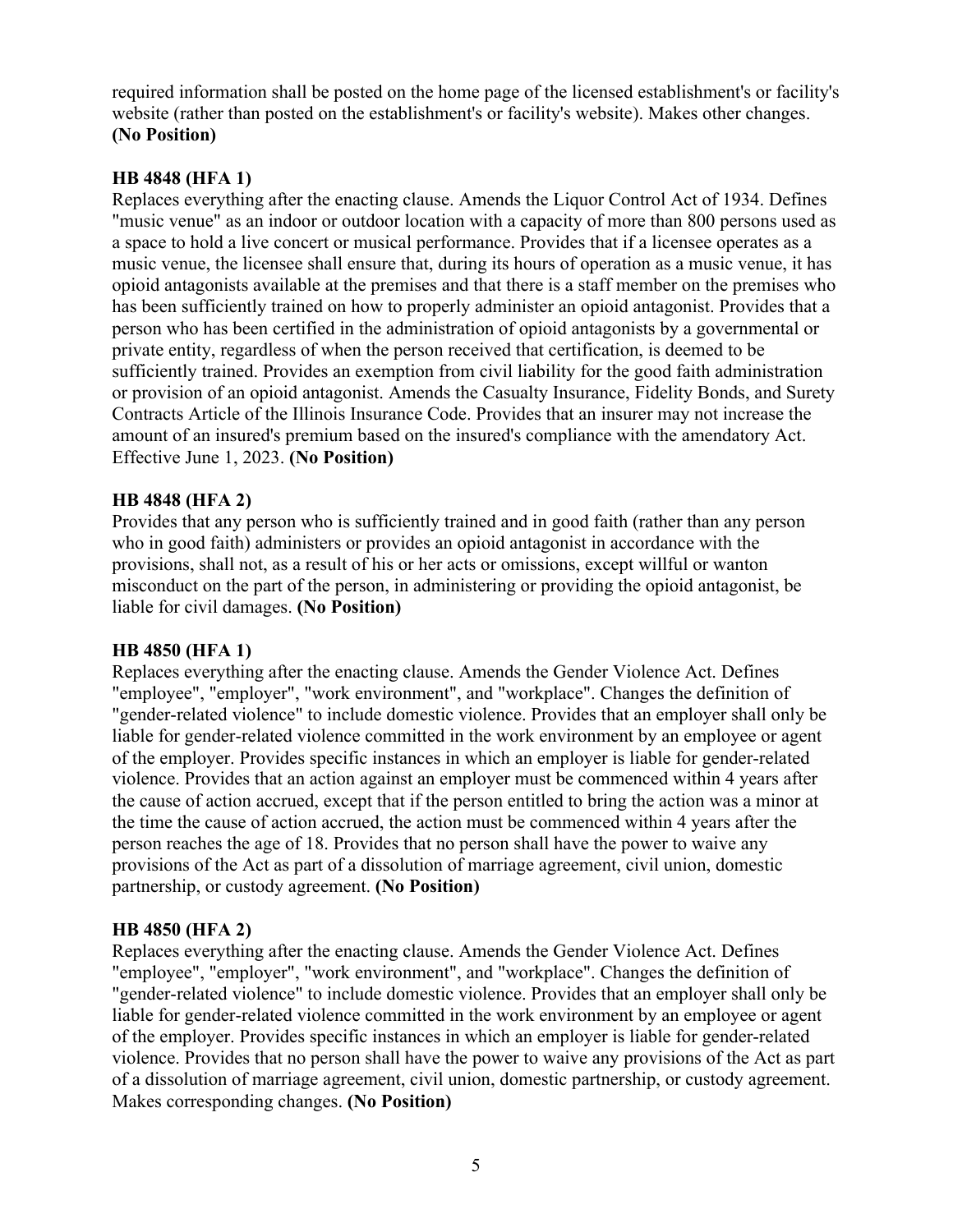### **HB 4870 (HFA 1)**

Replaces everything after the enacting clause. Amends the Property Tax Code. Provides for a non-binding, advisory referendum on the question of whether a taxing district should reduce its aggregate extension by up to 10% from its aggregate extension for the previous taxable year. Provides that the referendum shall be initiated by a petition signed by a number of registered voters of the taxing district that is equal to or greater than 1% but less than 5% of the total number of votes cast in the taxing district in the preceding general election. Provides for a binding referendum on the question of whether a taxing district shall reduce its aggregate extension by up to 10% from its aggregate extension for the previous taxable year. Provides that the referendum shall be initiated by a petition signed by a number of registered voters of a taxing district that is equal to or greater than 5% of the total number of votes cast in the taxing district in the preceding general election. Preempts the power of home rule units to tax. Effective immediately. **(Oppose)**

# **HB 4919 (HFA 1)**

Replaces everything after the enacting clause. Amends the Illinois Public Labor Relations Act. Provides that the Illinois Labor Relations Board shall determine whether an unfair labor practice violation for refusal of an employer to bargain collectively in good faith with a labor organization that is the exclusive representative of public employees may have frustrated the purposes of the Act and, by do so, made unavailable either the traditional remedies for a violation of the Act or a make-whole remedy from the Board. Provides that the reasons for such a determination may include the passage of time or that the violation is of a nature that could undermine support for a labor organization or otherwise undermine the labor organization's bargaining strength. Provides that if the Board makes such a determination, the Board shall make available interest arbitration in its order and shall, upon request of the charging party, require the parties to participate in specified impasse arbitration procedures, except that: (i) the right to strike shall not be considered waived until the actual convening of the arbitration hearing; and (ii) the commencement of a new fiscal year shall not be deemed to impair the jurisdiction or authority of the arbitration panel or its decision. Provides that the parties shall continue to have a duty to engage in good faith bargaining during the pendency of impasse arbitration procedures. **(Under Review)**

#### **HB 4988 (HFA 1)**

Replaces everything after the enacting clause with the provisions of the introduced bill with the following changes. Defines "disruption event" and "water supply operator". Requires public water supply operators to notify specified health care facilities and their water supply operator not more than 30 days, but no fewer than 15 days (rather than at least 30 days) before any known, planned, or anticipated disruption event and within 2 hours (rather than one hour) after being aware of an unplanned disruption event. Requires any planned or unplanned disruption event notification sent to a health care facility to be sent to State agencies within 5 business days. Makes other changes. Effective immediately. **(No Position)**

#### **HB 5184 (HFA 1)**

Replaces everything after the enacting clause and reinserts the provisions of the introduced bill with various changes. Eliminates Illinois Public Aid Code language that changed the placement of certain taxation provisions. Eliminates Counties Code language that added certain taxation provisions. Amends the Military Veterans Assistance Act. Changes the term "overseer of